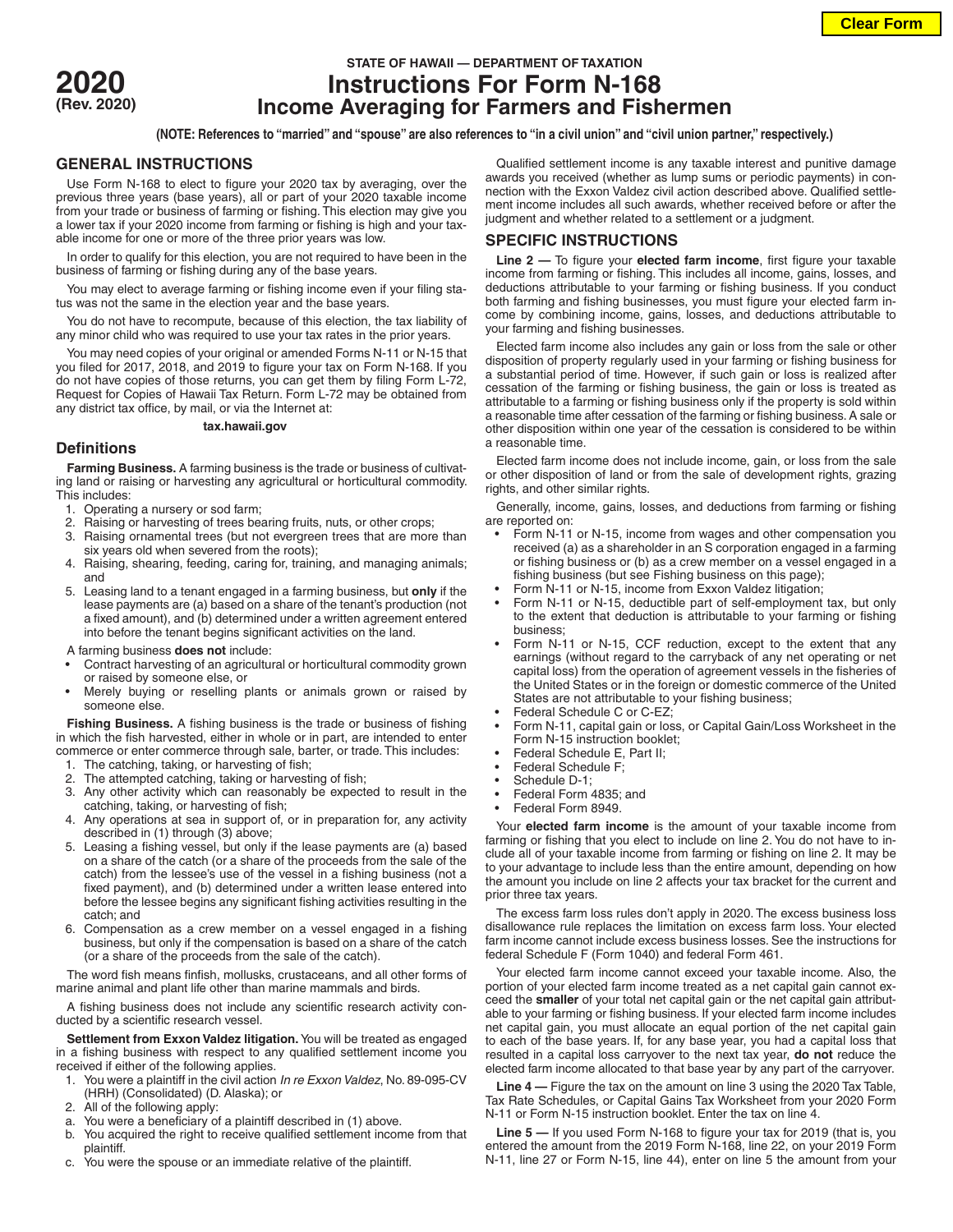#### **Instructions for Form N-168 Page 2 (Rev. 2020)**

2019 Form N-168, line 11. If you used Form N-168 to figure your tax for 2018 but not 2019, enter on line 5 the amount from your 2018 Form N-168, line 15. If you used Form N-168 to figure your tax for 2017 but not 2018 or 2019, enter on line 5 the amount from your 2017 Form N-168, line 3.

If you figured your tax for 2017, 2018, and 2019 without using Form N-168, enter on line 5 the taxable income from your 2017 return (or as previously adjusted by the Department of Taxation (Department), an amended return, etc.). But if that amount is zero or less, complete the worksheet in the instructions to federal Schedule J to figure the amount to enter on line 5.

If you did not file a tax return for 2017, use the amount you would have reported as your taxable income had you been required to file a tax return.

**Line 8 —** If line 7 is zero, enter -0- on line 8. Otherwise, figure the tax on the amount on line 7 using either the 2017 Tax Rate Schedules on this page or the Tax on Capital Gains Worksheet on page 4 of the instructions.

**Line 9 —** If you used Form N-168 to figure your tax for 2019 (that is, you entered the amount from the 2019 Form N-168, line 22, on your 2019 Form N-11, line 27 or Form N-15, line 44), enter on line 9 the amount from your 2019 Form N-168, line 15. If you used Form N-168 to figure your tax for 2018 but not 2019, enter on line 9 the amount from your 2018 Form N-168, line 3.

If you figured your tax for both 2018 and 2019 without using Form N-168, enter on line 9 the taxable income from your 2018 return (or as previously adjusted by the Department, an amended return, etc.). But if that amount is zero or less, complete the worksheet in the instructions to federal Schedule J to figure the amount to enter on line 9.

If you did not file a tax return for 2018, use the amount you would have reported as your taxable income had you been required to file a tax return.

**Line 12 —** If line 11 is zero or less, enter -0- on line 12. Otherwise, figure the tax on the amount on line 11 using either the 2018 Tax Rate Schedules on this page or the Tax on Capital Gains Worksheet on page 4 of the instructions.

**Line 13 —** If you used Form N-168 to figure your tax for 2019 (that is, you entered the amount from the 2019 Form N-168, line 22, on your 2019 Form N-11, line 27 or Form N-15, line 44), enter on line 13 the amount from your 2019 Form N-168, line 3.

If you did not use Form N-168 to figure your tax for 2019, enter on line 13 the taxable income from your 2019 return (or as previously adjusted by the Department, an amended return, etc.). But if that amount is zero or less, complete the worksheet in the instructions to federal Schedule J to figure the amount to enter on line 13.

If you did not file a tax return for 2019, use the amount you would have reported as your taxable income had you been required to file a tax return.

**Line 16 —** If line 15 is zero or less, enter -0- on line 16. Otherwise, figure the tax on the amount on line 15 using either the 2019 Tax Rate Schedules on page 3 or the Tax on Capital Gains Worksheet on page 4 of the instructions.

**Lines 18, 19, and 20 —** If you used Form N-168 to figure your tax for 2019, enter the amount from the appropriate lines of that Form N-168 on lines 18, 19, and 20. If you used Form N-168 to figure your tax for 2018 but not 2019, enter the amount from the appropriate lines of your 2018 Form N-168 on lines 18 and 19. If you used Form N-168 for 2017 but not 2018 or 2019, enter the amount from line 4 of your 2017 Form N-168 on line 18. Otherwise, enter your tax for the applicable year. If you amended your return or the Department made changes to it, enter the corrected amount. Do not include any amount from Forms N-2, N-103, N-152, N-312, N-338, N-344, N-348, N-405, N-586, or N-814.

| Tax Rate Schedules for Year 2017                                                          |  |              |                                |  |  |  |
|-------------------------------------------------------------------------------------------|--|--------------|--------------------------------|--|--|--|
| Schedule I - Use if your filing status is Single or Married Filing Separately             |  |              |                                |  |  |  |
| If your taxable income is:                                                                |  | Your tax is: |                                |  |  |  |
|                                                                                           |  |              |                                |  |  |  |
| Over \$2,400 but not over \$4,800  \$                                                     |  |              | 34 plus 3.20% over \$2,400     |  |  |  |
|                                                                                           |  |              | 110 plus 5.50% over \$4,800    |  |  |  |
|                                                                                           |  |              | 374 plus 6.40% over \$9,600    |  |  |  |
| Over \$14,400 but not over \$19,200  \$                                                   |  |              | 682 plus 6.80% over \$14,400   |  |  |  |
|                                                                                           |  |              | 1,008 plus 7.20% over \$19,200 |  |  |  |
|                                                                                           |  |              | 1,354 plus 7.60% over \$24,000 |  |  |  |
| Over \$36,000 but not over \$48,000  \$                                                   |  |              | 2,266 plus 7.90% over \$36,000 |  |  |  |
|                                                                                           |  |              | 3,214 plus 8.25% over \$48,000 |  |  |  |
| Schedule II - Use if your filing status is Married Filing Jointly or Qualifying Widow(er) |  |              |                                |  |  |  |
| If your taxable income is:                                                                |  | Your tax is: |                                |  |  |  |
|                                                                                           |  |              |                                |  |  |  |
|                                                                                           |  |              | 67 plus 3.20% over \$4,800     |  |  |  |
|                                                                                           |  |              | 221 plus 5.50% over \$9,600    |  |  |  |
| Over \$19,200 but not over \$28,800 \$ 749 plus 6.40% over \$19,200                       |  |              |                                |  |  |  |
| Over \$28,800 but not over \$38,400  \$ 1,363 plus 6.80% over \$28,800                    |  |              |                                |  |  |  |
| Over \$38,400 but not over \$48,000  \$                                                   |  |              | 2,016 plus 7.20% over \$38,400 |  |  |  |
| Over \$48,000 but not over \$72,000 \$ 2,707 plus 7.60% over \$48,000                     |  |              |                                |  |  |  |
| Over \$72,000 but not over \$96,000  \$                                                   |  |              | 4,531 plus 7.90% over \$72,000 |  |  |  |
|                                                                                           |  |              |                                |  |  |  |
| Schedule III - Use if your filing status is Head of Household                             |  |              |                                |  |  |  |
| If your taxable income is:                                                                |  | Your tax is: |                                |  |  |  |
|                                                                                           |  |              |                                |  |  |  |
|                                                                                           |  |              | 50 plus 3.20% over \$3,600     |  |  |  |
|                                                                                           |  |              | 166 plus 5.50% over \$7,200    |  |  |  |
|                                                                                           |  |              | 562 plus 6.40% over \$14,400   |  |  |  |
| Over \$21,600 but not over \$28,800  \$                                                   |  |              | 1,022 plus 6.80% over \$21,600 |  |  |  |
| Over \$28,800 but not over \$36,000  \$                                                   |  |              | 1,512 plus 7.20% over \$28,800 |  |  |  |
| Over \$36,000 but not over \$54,000 \$ 2,030 plus 7.60% over \$36,000                     |  |              |                                |  |  |  |
| Over \$54,000 but not over \$72,000 \$ 3,398 plus 7.90% over \$54,000                     |  |              |                                |  |  |  |
|                                                                                           |  |              | 4,820 plus 8.25% over \$72,000 |  |  |  |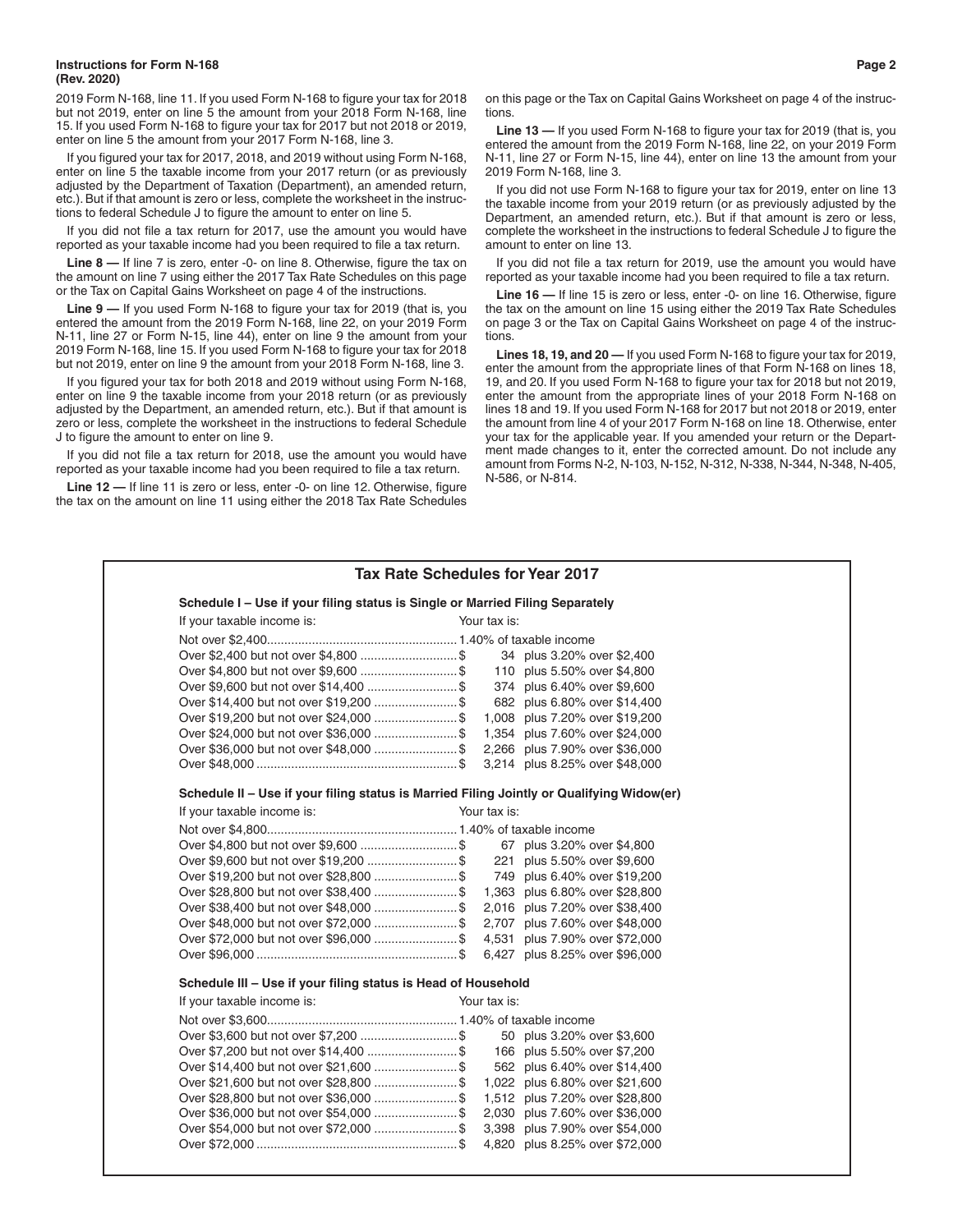| Tax Rate Schedules for Years 2018 and 2019                                                |              |                                |  |  |  |  |  |
|-------------------------------------------------------------------------------------------|--------------|--------------------------------|--|--|--|--|--|
| Schedule I - Use if your filing status is Single or Married Filing Separately             |              |                                |  |  |  |  |  |
| If your taxable income is:                                                                | Your tax is: |                                |  |  |  |  |  |
|                                                                                           |              |                                |  |  |  |  |  |
|                                                                                           |              | 34 plus 3.20% over \$2,400     |  |  |  |  |  |
|                                                                                           |              | 110 plus 5.50% over \$4,800    |  |  |  |  |  |
| Over \$9,600 but not over \$14,400  \$                                                    |              | 374 plus 6.40% over \$9,600    |  |  |  |  |  |
| Over \$14,400 but not over \$19,200  \$                                                   |              | 682 plus 6.80% over \$14,400   |  |  |  |  |  |
| Over \$19,200 but not over \$24,000  \$                                                   |              | 1,008 plus 7.20% over \$19,200 |  |  |  |  |  |
|                                                                                           |              | 1,354 plus 7.60% over \$24,000 |  |  |  |  |  |
| Over \$36,000 but not over \$48,000  \$                                                   |              | 2,266 plus 7.90% over \$36,000 |  |  |  |  |  |
| Over \$48,000 but not over \$150,000  \$                                                  |              | 3,214 plus 8.25% over \$48,000 |  |  |  |  |  |
| Over \$150,000 but not over \$175,000  \$ 11,629 plus 9.00% over \$150,000                |              |                                |  |  |  |  |  |
| Over \$175,000 but not over \$200,000  \$ 13,879 plus 10.00% over \$175,000               |              |                                |  |  |  |  |  |
|                                                                                           |              |                                |  |  |  |  |  |
| Schedule II - Use if your filing status is Married Filing Jointly or Qualifying Widow(er) |              |                                |  |  |  |  |  |
| If your taxable income is:                                                                | Your tax is: |                                |  |  |  |  |  |
|                                                                                           |              |                                |  |  |  |  |  |
|                                                                                           |              | 67 plus 3.20% over \$4,800     |  |  |  |  |  |
|                                                                                           |              | 221 plus 5.50% over \$9,600    |  |  |  |  |  |
|                                                                                           |              | 749 plus 6.40% over \$19,200   |  |  |  |  |  |
|                                                                                           |              | 1,363 plus 6.80% over \$28,800 |  |  |  |  |  |
| Over \$38,400 but not over \$48,000  \$                                                   |              | 2,016 plus 7.20% over \$38,400 |  |  |  |  |  |
| Over \$48,000 but not over \$72,000  \$                                                   |              | 2,707 plus 7.60% over \$48,000 |  |  |  |  |  |
| Over \$72,000 but not over \$96,000  \$                                                   |              | 4,531 plus 7.90% over \$72,000 |  |  |  |  |  |
| Over \$96,000 but not over \$300,000 \$ 6,427 plus 8.25% over \$96,000                    |              |                                |  |  |  |  |  |
| Over \$300,000 but not over \$350,000 \$ 23,257 plus 9.00% over \$300,000                 |              |                                |  |  |  |  |  |
| Over \$350,000 but not over \$400,000  \$ 27,757 plus 10.00% over \$350,000               |              |                                |  |  |  |  |  |
|                                                                                           |              |                                |  |  |  |  |  |
| Schedule III - Use if your filing status is Head of Household                             |              |                                |  |  |  |  |  |
| If your taxable income is:                                                                | Your tax is: |                                |  |  |  |  |  |
|                                                                                           |              |                                |  |  |  |  |  |
|                                                                                           |              | 50 plus 3.20% over \$3,600     |  |  |  |  |  |
| Over \$7,200 but not over \$14,400  \$                                                    |              | 166 plus 5.50% over \$7,200    |  |  |  |  |  |
|                                                                                           |              | 562 plus 6.40% over \$14,400   |  |  |  |  |  |
|                                                                                           |              | 1,022 plus 6.80% over \$21,600 |  |  |  |  |  |
|                                                                                           |              | 1,512 plus 7.20% over \$28,800 |  |  |  |  |  |
|                                                                                           |              | 2,030 plus 7.60% over \$36,000 |  |  |  |  |  |
| Over \$54,000 but not over \$72,000  \$                                                   |              | 3,398 plus 7.90% over \$54,000 |  |  |  |  |  |
|                                                                                           |              | 4,820 plus 8.25% over \$72,000 |  |  |  |  |  |
| Over \$225,000 but not over \$262,500 \$ 17,443 plus 9.00% over \$225,000                 |              |                                |  |  |  |  |  |
| Over \$262,500 but not over \$300,000  \$ 20,818 plus 10.00% over \$262,500               |              |                                |  |  |  |  |  |
|                                                                                           |              |                                |  |  |  |  |  |